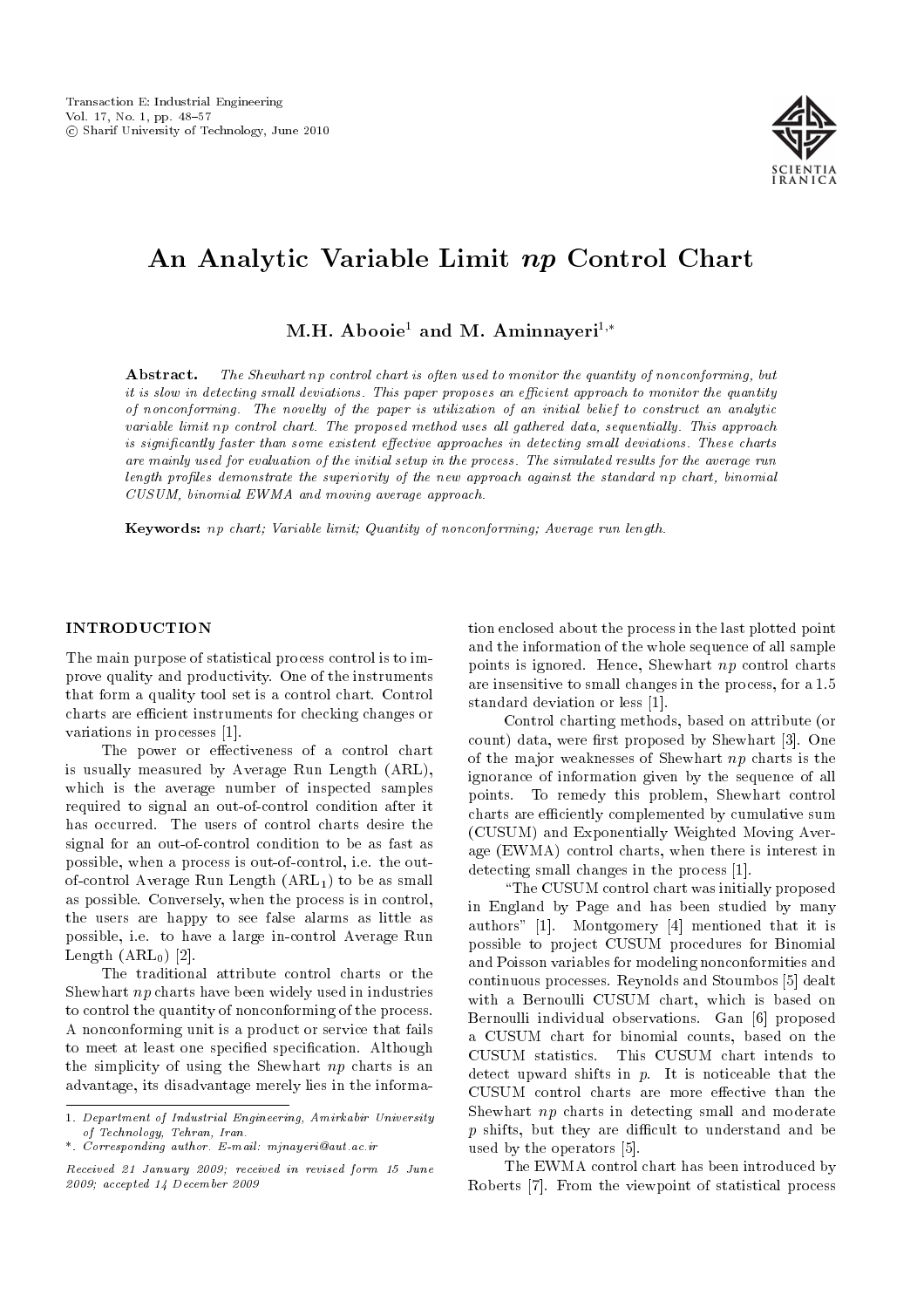control, the EWMA control chart is comparable to a CUSUM control chart in its capacity to monitor a process and detect the presence of assignable causes, which result in changes [4]. Hunter [8] claimed that the differences between Shewhart, CUSUM and EWMA control charts, depend on the way each charting technique uses the data generated by the production process. Some authors, such as Crowder [9,10], Lucas and Saccucci [11], claimed that the EWMA control chart is a good tool for detecting small and moderate changes in the process average.

Bernoulli EWMA has been introduced to monitor the outlying process by Somerville et al. [12]. The EWMA control chart for the fraction of nonconforming can also be constructed as the binomial EWMA. The ARL performance of the binomial EWMA is superior to the standard  $p$  chart [13]. Vargas et al. [1] showed that, in practice, the CUSUM control chart cannot help to find the points out-of-control for the levels of variation between  $\pm$  1.0 standard deviation. Hence, for these variation levels, the EWMA control chart is more efficient than CUSUM.

A moving average control chart is a type of memory-based control chart. Khoo [13] presents a way to extend the moving average chart to the case of binomial data for the fraction of nonconforming. He stated that due to its simplicity and superiority in detecting shifts, the moving average control chart for the fraction of nonconforming should be given a high priority by quality control practitioners; and since it is more likely for a process to start in-control first, following a warm-up period before the process shifts to an out-of-control state and in cases when a shift occurs, the binomial EWMA may perform poorly.

The main idea in this research is to develop an effective analytic variable limit  $np$  control chart to be more sensitive to small deviations. To achieve this goal, a new variable limit np control chart is developed and an initial belief about the process's treatment, based on previous information, is quantied. Then, by using the Bayesian concept and a recursive function, an np control chart with variable control limits is introduced. Also, for verification of the method, the proposed method is compared with binomial EWMA, binomial CUSUM, moving average and Shewhart np control charts.

It is noticeable that the proposed method effectively improves the performance of the attribute control chart in detecting small deviations, compared to other mentioned methods.

# DESCRIPTION OF OUR METHODOLOGY

In this section, a methodology for improvement in the performance of attribute control charts will be suggested in two phases. Phase I is dedicated to the establishment of the control chart and in Phase II, this control chart will be implemented.

To simplify, it is assumed that sample size  $n$  is constant. At iteration k,  $k \geq 1$ , of the data gathering process, we define:

$$
O_k=(x_1,x_2,\cdots,x_k),
$$

as an observations vector where  $x_i$  is the number of defective products in iteration *i*, for  $i = 1, 2, \dots, k$ . After observing the number of defects at iteration  $k$ , namely  $x_k$ , we quantify the belief of being in an outof-control state by  $B(x_k, O_{k-1})$  as follows:

$$
B(x_k, O_{k-1}) = \Pr\{OOF | x_k, O_{k-1}\},
$$
\n(1)

where *OOF* stands for out-of-control.

At iteration  $k$ , we want to improve the belief of being in an out-of-control state, based on observations vector,  $O_{k-1}$  and a new observation,  $x_k$ . We define:

$$
B(k-1) = B(x_{k-1}, O_{k-2}),
$$

as the prior belief and  $B(k) = B(x_k, O_{k-1})$  as the posterior belief of the out-of-control state for  $k \geq 1$ . It is clear from the prior belief that for  $k = 1$  we need to estimate an initial value,  $B(0)$ , based on our initial information about the process. If there is no initial information about the process,  $B(0)$  is set equal to 0.5. Furthermore, we set  $0 < B(0) < 1$ .

We assume that the observations in iterations are taken independently, then we have:

$$
Pr\{x_k | OOF, O_{k-1}\} = Pr\{x_k | OOF\}.
$$
 (2)

With this feature, by using the Bayesian rule, the posterior belief,  $B(k)$ , is:

$$
B(k) = B(x_k, O_{k-1}) = \Pr\{OOF | x_k, O_{k-1}\}\
$$

$$
= \frac{\Pr\{OOF, x_k | O_{k-1}\}}{\Pr\{x_k | O_{k-1}\}}\
$$

$$
= \frac{\Pr\{OOF | O_{k-1}\} \Pr\{x_k | OOF, O_{k-1}\}}{\Pr\{x_k | O_{k-1}\}}.\tag{3}
$$

Consequently, we can rewrite Equation 3 as:

$$
B(x_k, O_{k-1})
$$
\n
$$
= \frac{\Pr\{OOF|O_{k-1}\}\Pr\{x_k|OOF\}}{\Pr\{OOF|O_{k-1}\}\Pr\{x_k|OOF\} + \Pr\{IC|O_{k-1}\}\Pr\{x_k|IC\}}
$$
\n
$$
= \frac{B(O_{k-1})\Pr\{x_k|OOF\}}{B(O_{k-1})\Pr\{x_k|OOF\} + (1 - B(O_{k-1}))\Pr\{x_k|IC\}}, \quad (4)
$$

where  $IC$  stands for in-control. If we assume that the quality characteristic of the process has a binomial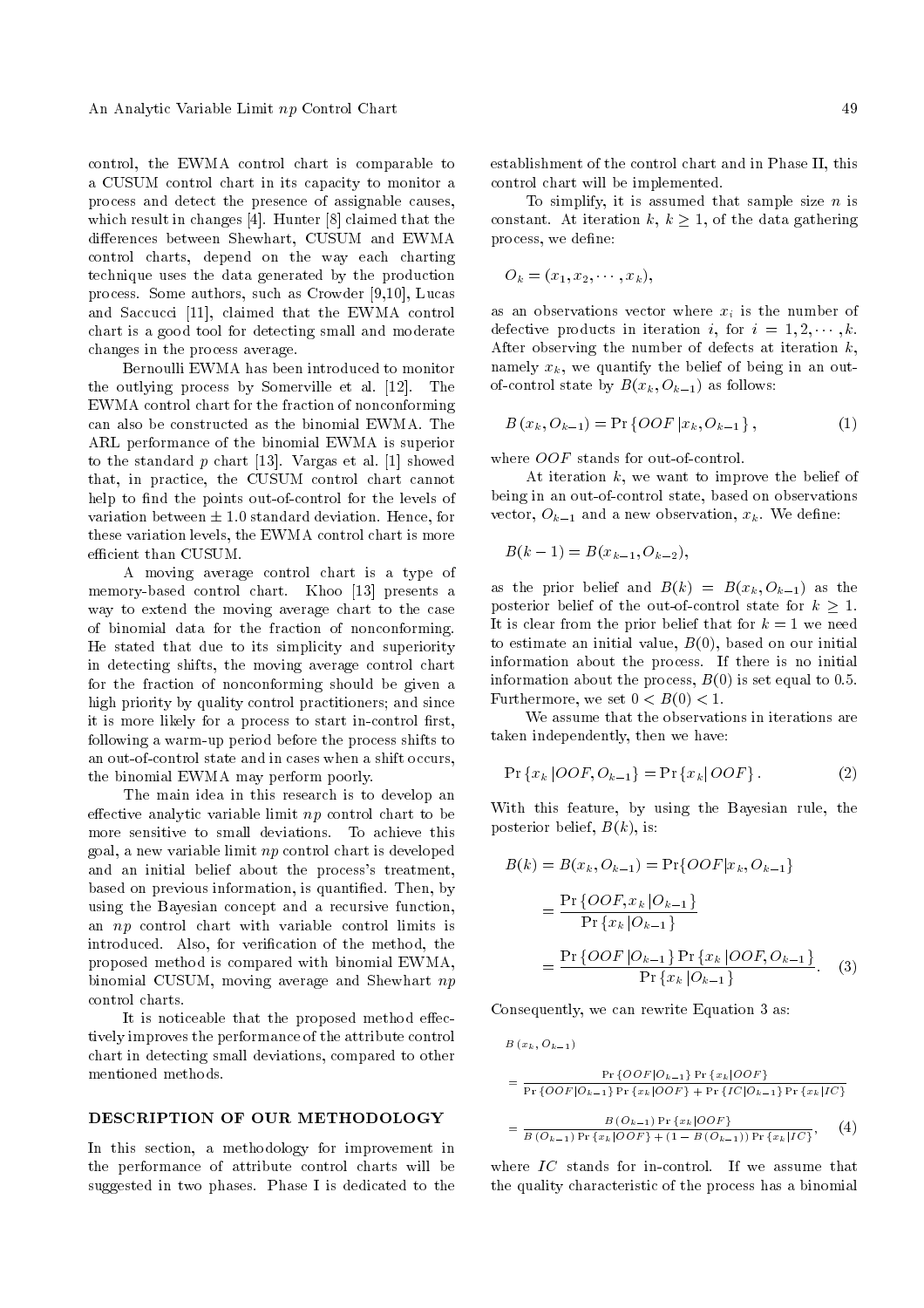distribution with parameter  $p$ , the probabilities of being in an out-of-control or an in-control state are:

$$
\Pr\left\{x_k|OOF\right\} = \binom{n}{x_k} p_1^{x_k} (1-p_1)^{n-x_k},\tag{5}
$$

and:

$$
\Pr\left\{x_k|IC\right\} = \binom{n}{x_k} p_0^{x_k} (1 - p_0)^{n - x_k},\tag{6}
$$

where  $p_0$  is an in-control quality level and we are going to detect step shift,  $p_1$ , in a fraction of nonconforming and  $p_0 \neq p_1$ . By substituting Equations 5 and 6 in Equation 4, we have:

 $B(x_k, O_{k-1}) =$ 

$$
\frac{B(O_{k-1})\binom{n}{x_k}p_1^{x_k}(1-p_1)^{n-x_k}}{B(O_{k-1})\binom{n}{x_k}p_1^{x_k}(1-p_1)^{n-x_k}+(1-B(O_{k-1}))\binom{n}{x_k}p_0^{x_k}(1-p_0)^{n-x_k}}\tag{7}
$$
 and:

 $1 - B(x_k, O_{k-1}) =$ 

$$
\frac{(1 - B(O_{k-1})) \binom{n}{x_k} p_0^{x_k} (1 - p_0)^{n - x_k}}{B(O_{k-1}) \binom{n}{x_k} p_1^{x_k} (1 - p_1)^{n - x_k} + (1 - B(O_{k-1})) \binom{n}{x_k} p_0^{x_k} (1 - p_0)^{n - x_k}}.
$$
 (8)

To derive the required recursive functions, assuming  $z_k = \frac{B(x_k, O_{k-1})}{1 - b(x_k, O_{k-1})}$  we have:

$$
z_{k} = \frac{B(x_{k}, O_{k-1})}{1 - B(x_{k}, O_{k-1})}
$$
  
= 
$$
\frac{B(O_{k-1})}{1 - B(O_{k-1})} \left(\frac{p_{1}}{p_{0}}\right)^{x_{k}} \left(\frac{1 - p_{1}}{1 - p_{0}}\right)^{n - x_{k}}
$$
  
= 
$$
z_{k-1} \left(\frac{p_{1}}{p_{0}}\right)^{x_{k}} \left(\frac{1 - p_{1}}{1 - p_{0}}\right)^{n - x_{k}}
$$
(9)

Hence:

$$
z_k = \left(\frac{p_1}{p_0}\right)^{x_k} \left(\frac{1-p_1}{1-p_0}\right)^{n-x_k} z_{k-1} = \cdots
$$

$$
= \left(\frac{p_1}{p_0}\right)^{\sum_{i=1}^k x_i} \left(\frac{1-p_1}{1-p_0}\right)^{nk - \sum_{i=1}^k x_i} z_0,
$$
(10)

where:

$$
z_0 = \frac{B(0)}{1 - B(0)}.\t(11)
$$

As mentioned before,  $B(0)$  is the probability of an outof-control state of the process and is estimated based on our initial information. If we take  $Ln$  from both sides of Equation 10, we have:

$$
Ln(z_k) = \left(Ln \frac{p_1}{p_0}\right) \sum_{i=1}^k x_i
$$
  
+ 
$$
\left(Ln \frac{1-p_1}{1-p_0}\right) \left(nk - \sum_{i=1}^k x_i\right) + Ln(z_0).
$$
 (12)

Or:

$$
Ln(z_k) = \left[ \left( Ln \frac{p_1}{p_0} - Ln \frac{1-p_1}{1-p_0} \right) \right] \sum_{i=1}^k x_i
$$

$$
+ \left[ Ln \frac{1-p_1}{1-p_0} \right] (nk) + Ln(z_0).
$$
 (13)

It is obvious that:

$$
\sum_{i=1}^{k} x_i \approx \text{Binomial } (nk, p_0). \tag{14}
$$

Applying a normal approximation to binomial distributions, we get:

$$
nkp_0 - c\sqrt{nkp_0(1 - p_0)} \le \sum_{i=1}^k x_i \le nkp_0
$$
  
+  $c\sqrt{nkp_0(1 - p_0)}$ , (15)

where parameter c is equal to  $z_{\alpha/2}$  in which z is a statistic with standard normal distribution and  $\alpha$  is the value of type I error. From the above equation, we determine UCL and LCL for  $Ln(z_k)$  as follows:

$$
UCL_{k} =
$$
\n
$$
\left(Ln\frac{p_{1}}{p_{0}} - Ln\frac{1-p_{1}}{1-p_{0}}\right)\left(nkp_{0} + c\sqrt{nkp_{0}(1-p_{0})}\right)
$$
\n
$$
+(nk)\left(Ln\frac{1-p_{1}}{1-p_{0}}\right) + Ln(z_{0}), \tag{16}
$$

where  $UCL_k$  and  $LCL_k$  indicate upper and lower limits for statistics,  $Ln(z_k)$ , respectively, when  $p_0 < p_1$ . If  $p_0 > p_1$ , Equation 16 is  $LCL_k$  and Equation 17 is  $UCL_k$ . As observed from Equations 13, 16 and 17,  $Ln(z_0)$  is a value that is added to statistics  $Ln(z_k)$ and also its lower and upper bounds. To construct our control limits, we suppose  $B(0) = 0.5$  and then,  $Ln(z_0)$  $= 0.$ 

In summary, if  $Ln(z_k)$  is less than  $UCL_k$  and more than  $LCL_k$ , then, the process is in-control, and otherwise, the process is in an out-of-control state.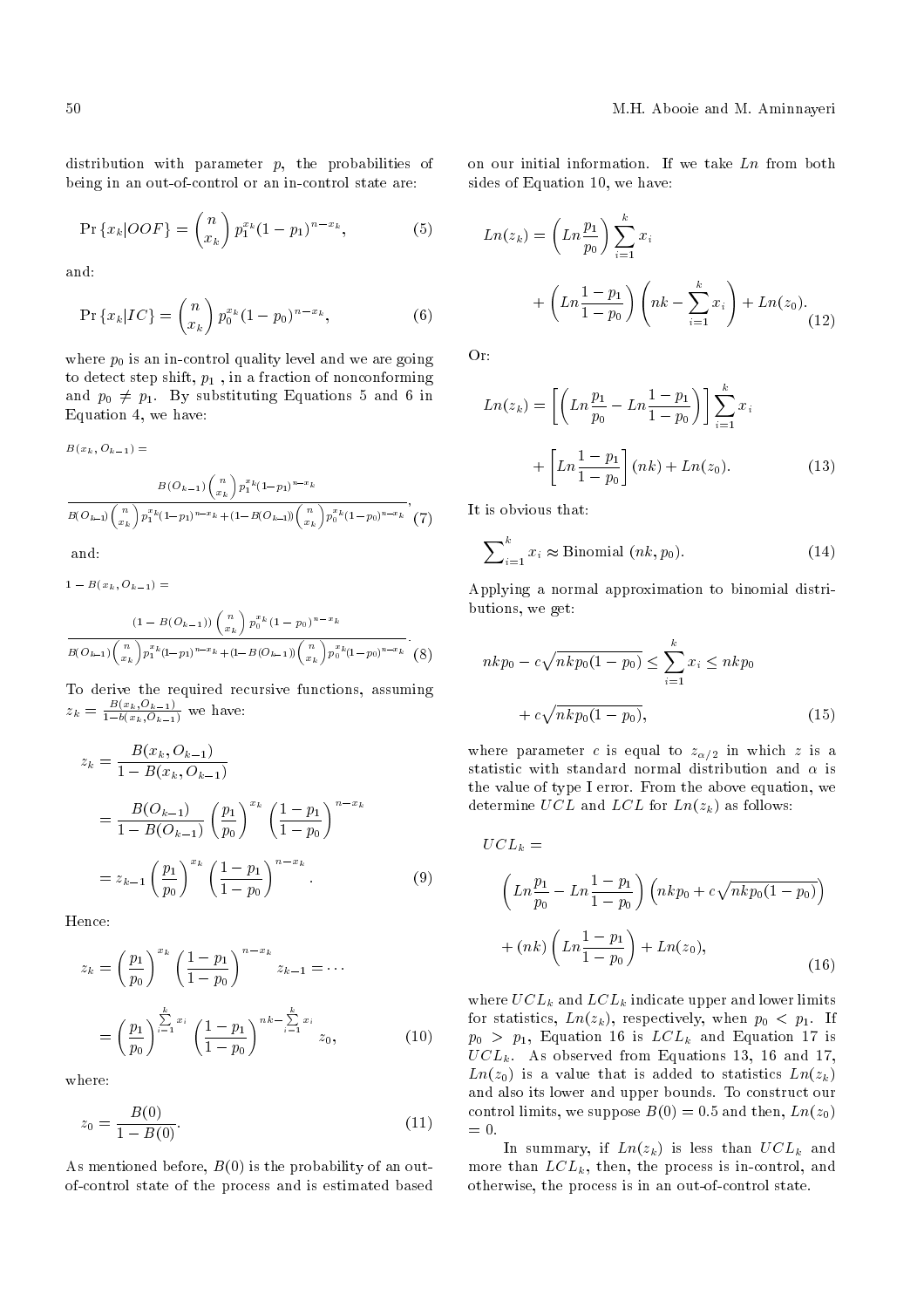## EXPERIMENTAL RESULTS

Visual basic 7 is used to compare our method with the standard np chart, Binomial EWMA, Binomial CUSUM and moving average chart. Through simulation, after establishing the control chart, the obtained control limits from Equations 16 and 17 are divergent and very close to each other at the beginning. It means that our interval is very tight at first. When the process is in-control, this causes some initial data to fall to out-of-control zones immediately, and some of them to fall to out-of-control zones later. Consequently, we are faced by a very large variation of run length  $(VRL_0)$ . To overcome this problem, a constant value,  $l$ , will be added to the parameter,  $k$ , as follows:

$$
UCL_{k+l} = \left(Ln\frac{p_1}{p_0} - Ln\frac{1-p_1}{1-p_0}\right)(n(k+l)p_0 + c\sqrt{n(k+l)p_0(1-p_0)}) + (n(k+l))\left(Ln\frac{1-p_1}{1-p_0}\right),
$$
\n(17)

and:

$$
LCL_{k+l} = \left(Ln\frac{p_1}{p_0} - Ln\frac{1-p_1}{1-p_0}\right)(n(k+l)p_0)
$$

$$
- c\sqrt{n(k+l)p_0(1-p_0)}
$$

$$
+ (n(k+l))\left(Ln\frac{1-p_1}{1-p_0}\right).
$$
(18)

By this modification, the values of  $VRL_0$  become smaller and the appropriate  $ARL<sub>0</sub>$  will be reached. In other words, by using this parameter, we start at point l of the control limits instead of point zero. In the next stage, we should estimate a value for statistics,  $Ln(z_{k+l})$ , when  $k = 0$ , the initial value of the statistics, or the value of  $Ln(z_l)$ . As mentioned before, if we do not have any information about the process, we put the initial value of  $B(l)$  equal to 0.5; l is a new value instead of zero. Furthermore, under this condition, we assume  $Ln(z_l)$  at the middle of the interval  $(LCL_l, UCL_l)$ . It means that  $Ln(z_l)$  is equal to:

$$
0.5 \times (LCL_l + UCL_l).
$$

Therefore, we have:

$$
Ln(z_l) = B(l) \times (LCL_l + UCL_l).
$$

It is noticeable that if we guess that the fraction of nonconforming is greater than (less than)  $p_0$ , then we set a value  $B(l) \geq 0.5$   $(B(l) \leq 0.5)$ . Parameter l is one of the parameters of the discussed model, and it is defined in such a way that in combination with the defined value of c, the desired  $ARL_0$  and  $ARL_1$ is reached. Afterwards, we compare the presented method with some other methods developed in the literature.

The selected methods for comparison are binomial EWMA for  $\lambda = 0.02, 0.05$  and 0.08 and various values of parameter A, binomial CUSUM, moving average for  $w = 2$ , 3 and 4, and the standard np control chart. Comparison of the values for parameters of the binomial EWMA and the moving average, are selected as those in Khoo [13]. The values of l and c are selected, based on the acquisition of good results for  $ARL<sub>0</sub>$  and standard deviation of  $RL_0$  (SDRL<sub>0</sub>).

To check the validity of our method, we generate two independent binomial distributions with parameters  $p_0 = 0.1$ ,  $p_0 = 0.2$  and  $n = 200$ . In the next step, using Equation 10, we update belief  $z_k$ . When  $z_k$  is greater than  $\mathrm{UCL}_{k+l}$  in Equation 18, or less than  $\mathrm{LCL}_{k+l}$  in Equation 19, then, an out-of-control signal is observed.

For the comparison study, we calculate the stockticker  $ARL<sub>1</sub>$  values for all considered methods by 10000 independent replications, i.e.  $M = 10000$ , for different values of  $p_1$ , which are indicated in the first column of Tables 1 and 2.

The simulation results given in Tables 1 and 2 and also Figures 1 and 2, clearly show that the proposed method is better than binomial EWMA, binomial CUSUM, the moving average and standard  $np$  control chart for shifts of small magnitude from the target value,  $p_0$ , but for shifts of large magnitude from the target value, our method is not as good as the others.

According to the results represented in Tables 1 and 2, the following are observed:



Figure 1. Comparison between binomial EWMA, binomial CUSUM, moving average, np chart and variable limit *np* control chart for  $p_0 = 0.1$  (results of EWMA and MA are the best results shown in Table 1).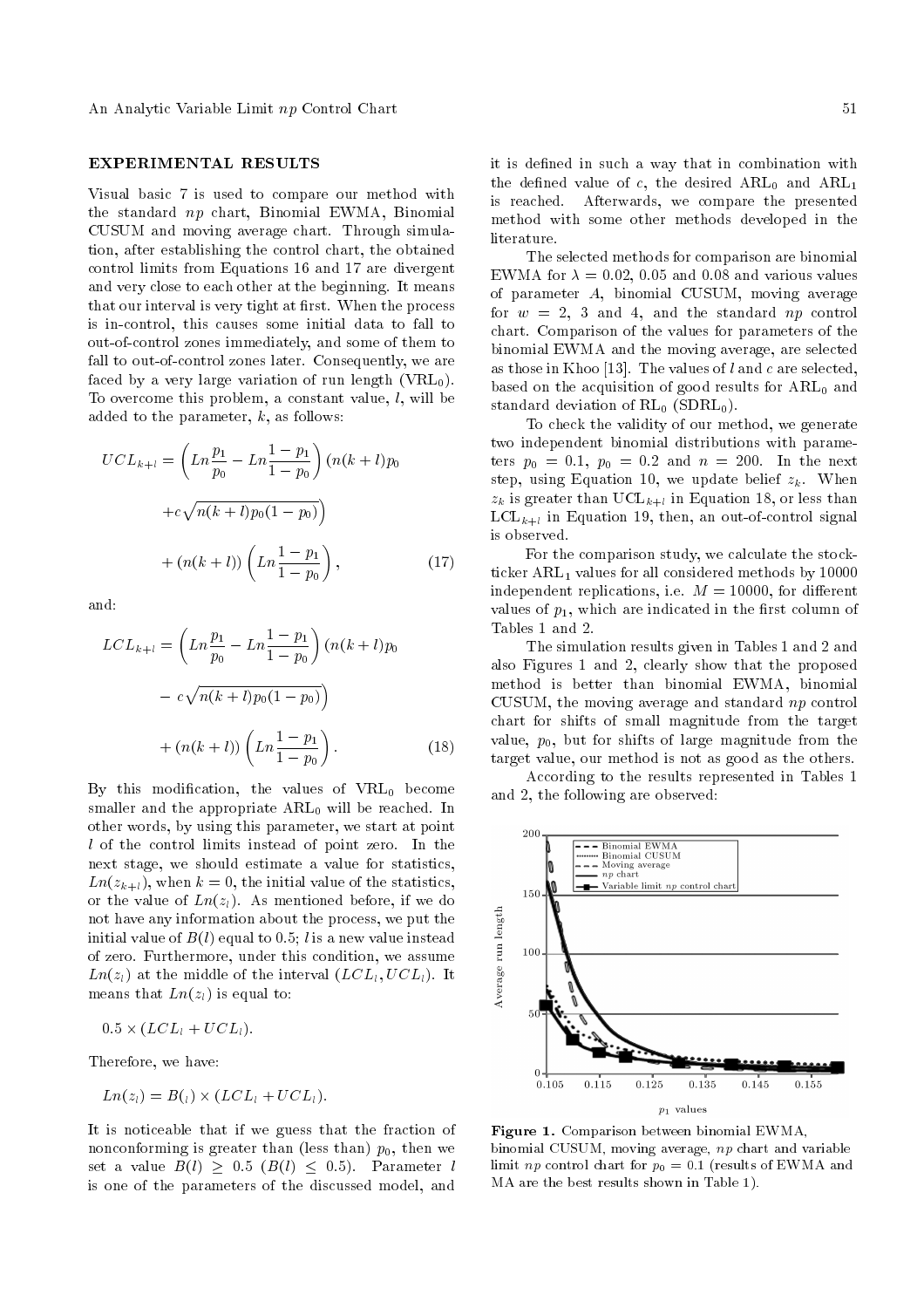|                     |      | <b>Binomial</b><br><b>EWMA</b>   |                      |                                 |       |                                  |                | <b>Binomial</b><br><b>CUSUM</b> | Moving<br>Average |                                     |      |                                                   |         |                         | np Chart |               | Variable<br>Limit np<br>Control<br>Chart |                                                                                  |
|---------------------|------|----------------------------------|----------------------|---------------------------------|-------|----------------------------------|----------------|---------------------------------|-------------------|-------------------------------------|------|---------------------------------------------------|---------|-------------------------|----------|---------------|------------------------------------------|----------------------------------------------------------------------------------|
| p <sub>1</sub>      |      | $\lambda = 0.02$<br>$A = 2.1257$ |                      | $\lambda = 0.05$<br>$A = 2.652$ |       | $\lambda = 0.08$<br>$A = 2.7650$ |                | $U=0$<br>$K=0.1$<br>$H = 0.39$  |                   | $W\,=\,2$                           |      | $W=3$                                             |         | $W = 4$                 |          | $C=3$         |                                          | $l = 120$<br>$C=1$<br>$B(l) = 0.5$                                               |
|                     |      |                                  |                      |                                 |       |                                  |                |                                 |                   |                                     |      |                                                   |         |                         |          |               |                                          | ARL SDRL ARL SDRL ARL SDRL ARL SDRL ARL SDRL ARL SDRL ARL SDRL ARL SDRL ARL SDRL |
| 0.040               | 4.4  | 0.5                              | 3.7                  | 0.6                             | 3.2   | 0.5                              | $\sim$         | $\sim$                          | $1.7\,$           | 0.7                                 | 1.6  | 0.6                                               | 1.6     | 0.6                     | 2.21     | $1.6\,$       | 4.5                                      | 0.6                                                                              |
| 0.050               | 5.3  | 0.8                              | 4.4                  | 0.8                             | 3.8   | 0.7                              | $\blacksquare$ | $\frac{1}{2}$                   | 2.5               | 1.5                                 | 2.3  | $\mathbf{1}$                                      | 2.2     | 0.9                     | 4.7      | 4.2           | 5.3                                      | 0.8                                                                              |
| 0.060               | 6.6  | 1.1                              | $5\,$ $6\,$          | 1.1                             | 4.9   | 1.1                              |                | $\blacksquare$                  | 5                 | $\overline{4}$                      | 3.7  | 2.3                                               | $3.3\,$ | 1.7                     | 12.1     | 11.5          | 6.5                                      | $1.1\,$                                                                          |
| 0.070               | 8.8  | 1.9                              | 7.6                  | $\overline{2}$                  | 6.8   | $\overline{2}$                   | $\overline{a}$ | ÷.                              | 13.8              | 12.5                                | 8.3  | 6.7                                               | 6.4     | 4.5                     | 36.2     | 34.7          | 8.7                                      | 1.9                                                                              |
| 0.080               | 13.5 | 3.9                              | 12.4                 | 4.3                             | 11.5  | 4.7                              |                | $\blacksquare$                  | 54.8              | 55                                  | 29   | 273                                               | 19.5    | 17.6                    |          | $122.8$ 122.3 | 13.2                                     | 3.7                                                                              |
| 0.085               | 18.7 | 6.5                              | 18.1                 | 7.9                             | 17.6  | 9.1                              | $\blacksquare$ | $\sim$                          |                   | 123.3 121.1                         | 67.3 | 66.7                                              | 43.1    | 40.9                    |          | 226.7 224.3   | 17.6                                     | 5.8                                                                              |
| 0.090               | 30.1 | 13.3                             | 32.7                 | 18.6                            | 34.3  | 22.9                             | $\blacksquare$ | $\blacksquare$                  | 284               |                                     |      | $271.6$  178.2  175.5  116.6  112.9  381.2  381.3 |         |                         |          |               | 26.9                                     | 11.3                                                                             |
| 0.095               | 71.8 | 46.3                             | $\left 102.7\right $ | 82.8                            |       | $120.2$ 108.3                    | $\blacksquare$ | ò.                              | 568               | 574.6 467.6                         |      | 461                                               |         | 345.2 344.3 441.2 435.3 |          |               | 59.7                                     | 37.4                                                                             |
| 0.105               | 70.7 | 47.1                             | 93.3                 | 76                              | 101.9 | 92.3                             | 73.3           | 35.1                            |                   | 213.4 213.4                         | 208  | 207.2 194.7                                       |         | $186.6$  161.6  160.8   |          |               | 57.7                                     | 38.7                                                                             |
| 0.110               | 30.1 | 14.5                             | 32                   | 19.6                            | 32.7  | 22.5                             | 38.8           | $13.9\,$                        | 92.3              | 89.6                                | 77.1 | 74.7                                              | 64.3    | 62.3                    | 84.1     | 82.9          | 27.9                                     | $12.9\,$                                                                         |
| 0.115               | 18.9 | 7.5                              | 18.1                 | 8.8                             | 17.2  | 9.6                              | 26.9           | 7.5                             | 43                | 40.7                                | 34.9 | 33                                                | 28.4    | 26                      | 46.9     | 45.8          | 17.9                                     | 6.7                                                                              |
| 0.120               | 13.7 | 4.7                              | 12.4                 | 5.1                             | 11.5  | 5.4                              | 20             | 5                               | 23.1              | 22.1                                | 17.9 | 16.7                                              | 14.9    | 13                      | 27.7     | 26.9          | 13.2                                     | 4.3                                                                              |
| 0.130               | 8.9  | 2.5                              | 7.8                  | 2.6                             | 6.9   | 2.6                              | 13.9           | 3                               | 8.3               | 7.4                                 | 6.7  | 5.6                                               | 6       | 4.6                     | 11.2     | 10.4          | 8.8                                      | 2.4                                                                              |
| 0.140               | 6.6  | 1.7                              | 5.7                  | 1.6                             | 5     | 1.6                              | 10.5           | 1.9                             | 4.3               | 3.5                                 | 3.7  | 2.6                                               | 3.5     | 2.3                     | 5.6      | 5.1           | 6.6                                      | 1.6                                                                              |
| 0.150               | 5.3  | 1.2                              | 4.5                  | 1.2                             | 3.9   | 1.1                              | 8.3            | 1.4                             | 2.6               | 1.9                                 | 2.5  | 1.5                                               | 2.4     | 1.3                     | 3.3      | 2.7           | 5.4                                      | 1.1                                                                              |
| $0.160\,$           | 4.5  | $\mathbf{1}$                     | 3.8                  | $\mathbf{1}$                    | 3.3   | 0.9                              | $7.2\,$        | 1.24                            | $1.9\,$           | 1.1                                 | 1.9  | $\mathbf{1}$                                      | 1.8     | 0.9                     | 2.2      | 1.6           | 4.6                                      | 0.9                                                                              |
| $ p_0 = 0.1 390.1 $ |      | 392                              |                      |                                 |       | 585.3 625.9 537.7 553.6          | 416            |                                 |                   | 342.6 496.6 495.7 549.7 564.4 556.7 |      |                                                   |         | 535                     | 302      | 302           |                                          | $860.5$  2391.9                                                                  |

Table 1. ARL profiles for binomial EWMA, binomial CUSUM, moving average, np chart and variable limit np control chart based on  $p_0 = 0.10$  and  $n = 200$ ,  $M=10000$  computed by means of a simulation.



Figure 2. Comparison between binomial EWMA, binomial CUSUM, moving average, np chart and variable limit *np* control chart for  $p_0 = 0.2$  (results of EWMA and MA are the best results shown in Table 2).

- 1. The initial value of  $z_l$  is assumed to be  $0.5\times$  (LCL<sub>l</sub>  $+$  UCL<sub>l</sub>). It means that the process is in an outof-control state with the probability of  $B(l) = 0.5$ . We define this initial value based on our recognition about the process, and it can have any other values in the  $(\text{LCL}_l, \text{UCL}_l)$  interval.
- 2. We define parameters  $c$  and  $l$  to obtain the desired  $ARL<sub>0</sub>$  and  $ARL<sub>1</sub>$ ,
- 3. The standard deviation of  $RL_0$  (SDRL<sub>0</sub>) in our approach is large in comparison with other methods; but the  $ARL<sub>0</sub>$  value is pretty large. Also, as shown in Tables 3 and 4, the initial 10 percent of  $RL_0$  in the new method is pretty equivalent to other methods. Therefore, overall, the  $ARL<sub>0</sub>$  in the new method is better than the others.
- 4. It is noticeable that the  $ARL<sub>0</sub>$  in the new method is high and that the  $ARL<sub>1</sub>$  is low for small process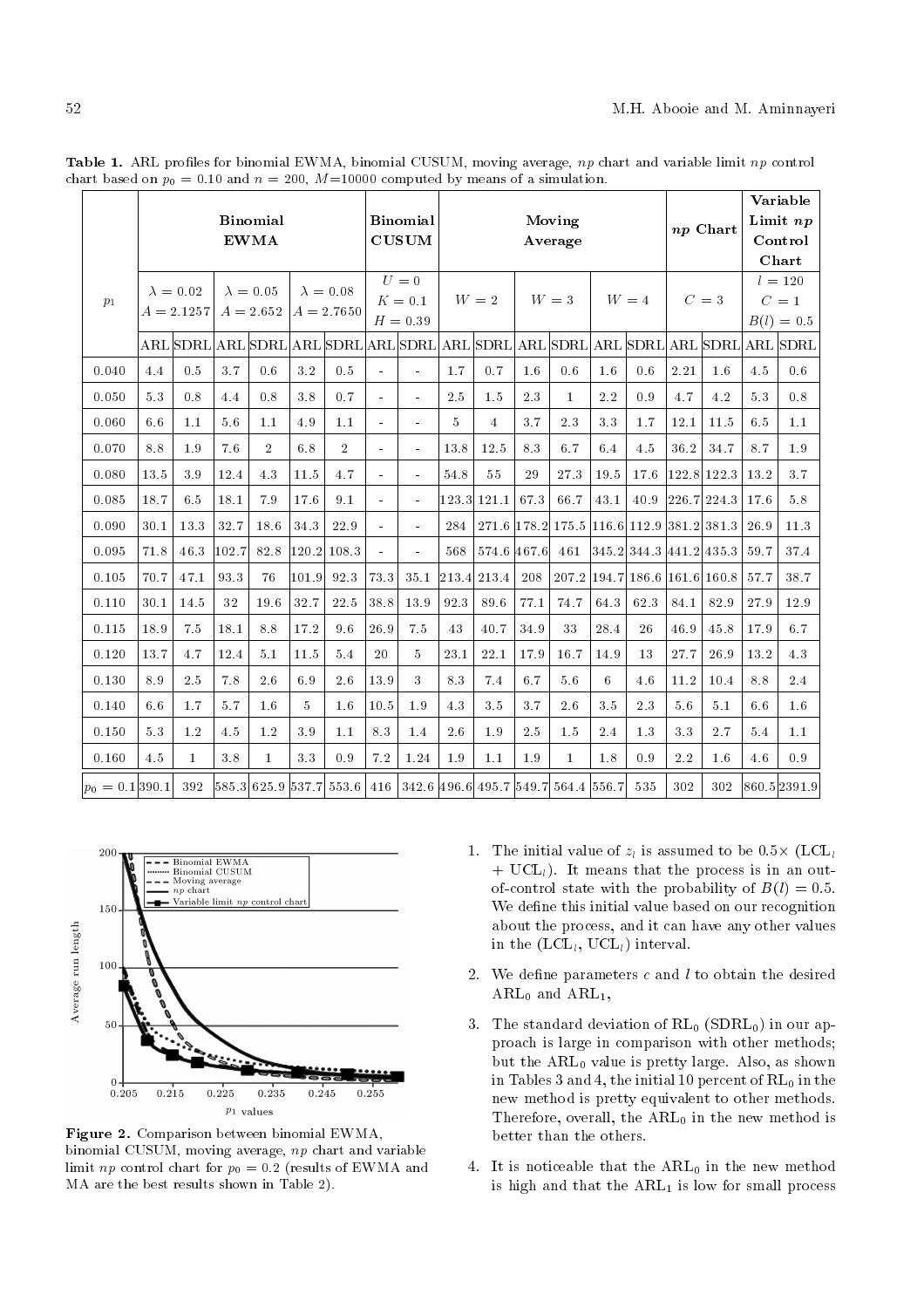|                |                | <b>Binomial</b><br><b>EWMA</b><br>$\lambda = 0.05$<br>$\lambda = 0.08$<br>$\lambda = 0.02$ |       |                           |         |              |                          | <b>Binomial</b><br><b>CUSUM</b>                                | Moving<br>Average |                   |        |                                      |       | np Chart                                        |         | Variable<br>Limit $np$<br>Control<br>Chart |                |                                |
|----------------|----------------|--------------------------------------------------------------------------------------------|-------|---------------------------|---------|--------------|--------------------------|----------------------------------------------------------------|-------------------|-------------------|--------|--------------------------------------|-------|-------------------------------------------------|---------|--------------------------------------------|----------------|--------------------------------|
| p <sub>1</sub> |                | $A = 2.1257$                                                                               |       | $A = 2.6150$ $A = 2.7650$ |         |              |                          | $U=0$<br>$K=0.1$<br>$H = 0.52$                                 |                   | $W = 2$           |        | $W=3$                                |       | $W=4$                                           |         | $C=3$                                      | B(l)           | $l = 120$<br>$C=1$<br>$= 0.5$  |
|                |                |                                                                                            |       |                           |         |              |                          | ARL SDRL ARL SDRL ARL SDRL ARL SDRL ARL SDRL ARL SDRL ARL SDRL |                   |                   |        |                                      |       |                                                 |         |                                            |                | ARL SDRL ARL SDRL              |
| 0.140          | 5.9            | $\mathbf{1}$                                                                               | 4.9   | $\bf{1}$                  | 4.3     | $\mathbf{1}$ |                          |                                                                | $3\,2$            | $2.3\,$           | $2\ 8$ | 1.5                                  | 2.6   | $1.3\,$                                         | $5.5\,$ | $\overline{5}$                             | 5.9            | $\mathbf{1}$                   |
| 0.150          | $\overline{7}$ | 1.4                                                                                        | 5.9   | 1.4                       | 5.3     | 1.4          | $\overline{\phantom{a}}$ | ٠                                                              | 5.5               | 4.4               | 4.1    | 2.8                                  | 3.7   | 2.2                                             | 10.7    | 10.3                                       | $\overline{7}$ | 1.4                            |
| 0.160          | 8.8            | 2.1                                                                                        | 7.6   | 2.1                       | 6.8     | 2.1          | $\sim$                   | $\blacksquare$                                                 | 11                | 9.7               | 7.4    | $5.9\,$                              | 6     | 4.3                                             | 21.7    | 21.2                                       | 8.7            | 1.9                            |
| 0.170          | 11.9           | 3.3                                                                                        | 10.6  | 3.5                       | $9.9\,$ | $3.8\,$      |                          |                                                                | 273               | 26.3              | 16.2   | 14.7                                 | 12.4  | 10.3                                            | 48.9    | 48.1                                       | 11.7           | 3                              |
| 0.180          | 18.7           | 6.8                                                                                        | 17.7  | 7.9                       | 17.5    | 9.2          |                          |                                                                | 80.8              | 81.1              | 48.5   | 47.1                                 | 35    | 33                                              | 121.8   | 121                                        | 17.5           | 5.7                            |
| 0.185          | 26.1           | 11.3                                                                                       | 26.5  | 14.8                      | 27.6    | 18.2         |                          |                                                                | 154.2             | 157.1             | 94.9   | 923                                  | 70.2  | 683                                             |         | 187.7 196.8                                | 23.6           | 9.6                            |
| 0.190          | 43.1           | 24.2                                                                                       | 49.6  | 34.5                      | 56.1    | 43           |                          |                                                                |                   |                   |        | 289.6  284.6   206.1   202.7   158.1 |       |                                                 |         | 156.1 272.4 279.7                          | 37.9           | 20.5                           |
| 0.195          | 102.6          | 77.6                                                                                       |       | 144.8 129.8 172.7 167.6   |         |              | $\blacksquare$           | ä,                                                             |                   | 490.4 509.9       | 408    |                                      |       | 412.2 331.9 335.4 326.5 328.4                   |         |                                            | 79.4           | 61.9                           |
| 0.205          | 100.8          | 74.6                                                                                       | 133.4 | $122.2$ [154.8]           |         | 144.5        | 96.7                     | 52.4                                                           |                   |                   |        |                                      |       | 297.4  316.1  257.3  267.1  239.4  246.1  201.8 |         | 202                                        | 84.5           | 63.8                           |
| 0.210          | 42.8           | 24.2                                                                                       | 48.2  | 34.9                      | 53.5    | 43.2         | 51.2                     | 19.8                                                           |                   | 158.6 167.7 127.6 |        | 133                                  |       | 108.8 112.2                                     | 129     | 127.7                                      | 37.3           | 19.6                           |
| 0.215          | 26.2           | 12                                                                                         | 26.4  | 15.1                      | 27      | 17.6         | 36.1                     | 10.1                                                           | 84                | 85.4              | 63.2   | 63.4                                 | 51.2  | 51.9                                            | 82.6    | 83.1                                       | 24.2           | 10.4                           |
| 0.220          | 18.8           | 7.4                                                                                        | 17.7  | 8.4                       | 17.1    | 9.5          | 27.4                     | 7.3                                                            | 47.9              | 46.6              | 34.8   | 33.6                                 | 28.4  | 26.8                                            | 53.5    | 53.2                                       | 17.6           | 6.6                            |
| 0.230          | 12             | 3.9                                                                                        | 10.6  | $\overline{4}$            | 99      | 4.3          | 18.2                     | 4.2                                                            | 18.3              | 17.5              | 13.2   | 12                                   | 11    | 9.4                                             | 24.4    | 24.4                                       | 11.7           | 3.5                            |
| 0.240          | 8.9            | 2.4                                                                                        | 7.6   | 2.4                       | 6.9     | 2.5          | 13.8                     | 2.8                                                            | 8.8               | 8                 | 6.7    | 5.5                                  | 5.9   | 4.4                                             | 12.5    | 11.9                                       | 8.8            | 2.3                            |
| 0.250          | 7.1            | 1.7                                                                                        | 6     | 1.7                       | 5.3     | 1.6          | 11.1                     | $\overline{2}$                                                 | 4.9               | 4.1               | 4      | 3                                    | 3.7   | 2.5                                             | 6.9     | 4.4                                        | $\overline{7}$ | 1.7                            |
| 0.260          | 5.9            | 1.3                                                                                        | 4.9   | 1.25                      | 4.4     | 1.2          | 9.2                      | 1.62                                                           | 3.2               | 2.4               | 2.8    | 1.8                                  | 2.7   | 1.5                                             | 4.4     | 3.8                                        | 59             | 1.3                            |
| $ p_0=0.2 $    | 359            |                                                                                            |       |                           |         |              |                          | 348.2 496.8 515.9 490.6 498.8 400.8 329.7 475.2 481.3 460.3    |                   |                   |        | 459                                  | 418.1 |                                                 |         |                                            |                | 428.7 284.2 282.8 698.9 1747.9 |

Table 2. ARL profiles for binomial EWMA, binomial CUSUM, moving average, np chart and variable limit np control chart based on  $p_0 = 0.20$  and  $n = 200$ ,  $M = 10000$  computed by means of a simulation.

**Table 3.** RL<sub>0</sub> for initial 10 percent of data  $(p_0 = 0.1, n = 200, M = 10000)$ .

|          |       | <b>Binomial EWMA</b>                                   |                                     | <b>Binomial CUSUM</b>            | Moving Average |                                                                                                                                              |       | $ np\>$ Chart $ $ | Variable<br>Limit $np$<br>Control Chart |
|----------|-------|--------------------------------------------------------|-------------------------------------|----------------------------------|----------------|----------------------------------------------------------------------------------------------------------------------------------------------|-------|-------------------|-----------------------------------------|
|          |       | $\lambda = 0.02$   $\lambda = 0.05$   $\lambda = 0.08$ | $A = 2.127$ $A = 2.652$ $A = 2.765$ | $U=0$<br>$K = 0.2$<br>$H = 0.52$ |                | $\begin{vmatrix} C = 3 \\ W = 2 \end{vmatrix}$ $\begin{vmatrix} C = 3 \\ W = 3 \end{vmatrix}$ $\begin{vmatrix} C = 3 \\ W = 4 \end{vmatrix}$ |       | $C=3$             | $l = 120$<br>$C=1$<br>$B(l) = 0.5$      |
| Min      | 18    | 17                                                     |                                     | 43                               |                |                                                                                                                                              |       |                   | 9                                       |
| Max      | 67    | 78                                                     | 73                                  | 123                              | 56             | 63                                                                                                                                           | 66    | 33                | 47                                      |
| Average  | 43.63 | 48.3                                                   | 35.4                                | 89.2                             | 29.4           | 34.8                                                                                                                                         | 37.1  | 16.5              | 33.9                                    |
| Variance | 193.6 | 533.8                                                  | 288.3                               | 506                              | 316.9          | 373.9                                                                                                                                        | 407.5 | 92.7              | 99.6                                    |

deviations, compared to other considered methods in this research.

- 5. The standard deviation of  $RL_1$  (SDRL<sub>1</sub>) in the variable limit control chart is usually less than its value in other methods.
- 6. The proposed method is effective for the control of

production processes, in which the recognition of small deviations from  $p_0$  is important, such as in high tech processes.

7. In accordance with the gained control limits from Equations 17 and 18, it is clear that they are divergent, therefore, in the long run, our interval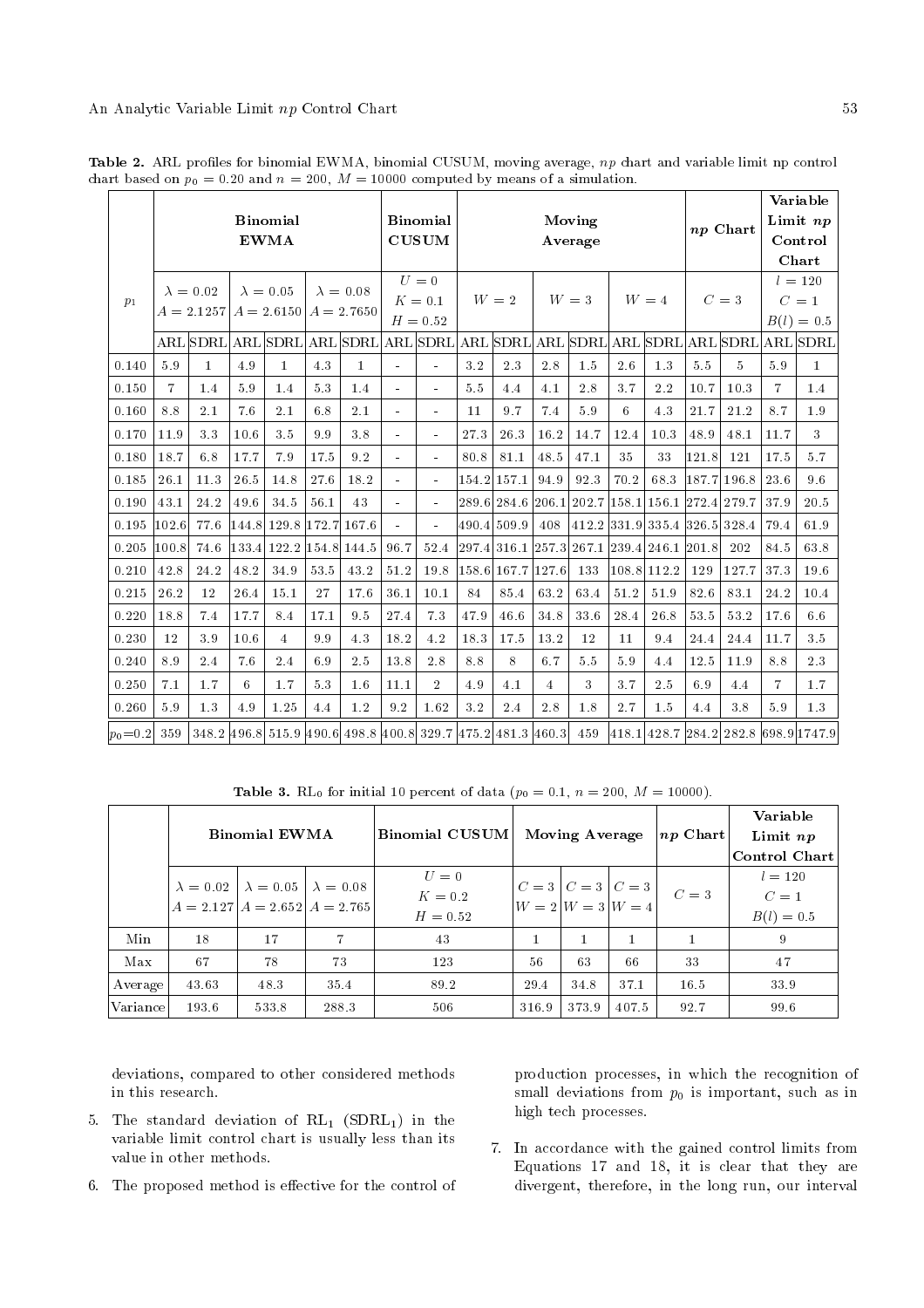|          | --- -------- -- p ----- -- --- -- p |                                                        |       |                                                                                                                                                                       |       |                       |       |                  |               |  |  |  |
|----------|-------------------------------------|--------------------------------------------------------|-------|-----------------------------------------------------------------------------------------------------------------------------------------------------------------------|-------|-----------------------|-------|------------------|---------------|--|--|--|
|          |                                     |                                                        |       |                                                                                                                                                                       |       |                       |       |                  | Variable      |  |  |  |
|          |                                     | <b>Binomial EWMA</b>                                   |       | <b>Binomial CUSUM</b>                                                                                                                                                 |       | <b>Moving Average</b> |       | $ np $ Chart $ $ | Limit $np$    |  |  |  |
|          |                                     |                                                        |       |                                                                                                                                                                       |       |                       |       |                  | Control Chart |  |  |  |
|          |                                     | $\lambda = 0.02$   $\lambda = 0.05$   $\lambda = 0.08$ |       | $U=0$                                                                                                                                                                 |       |                       |       |                  | $l = 120$     |  |  |  |
|          |                                     |                                                        |       | $K=0.2$                                                                                                                                                               |       |                       |       | $C=3$            | $C=1$         |  |  |  |
|          |                                     |                                                        |       | $\begin{vmatrix} C = 3 & C = 3 \\ W = 2 & W = 3 \end{vmatrix}$<br>$\begin{vmatrix} C = 3 \\ W = 4 \end{vmatrix}$<br>$A = 2.127$ $A = 2.615$ $A = 2.765$<br>$H = 0.52$ |       |                       |       | $B(l) = 0.5$     |               |  |  |  |
| Min      | 12                                  | $10\,$                                                 | 9     | 35                                                                                                                                                                    |       |                       |       |                  | 6             |  |  |  |
| Max      | 66                                  | 54                                                     | 51    | 104                                                                                                                                                                   | 44    | 53                    | 39    | 29               | 43            |  |  |  |
| Average  | 42                                  | 37.9                                                   | 35.4  | 76                                                                                                                                                                    | 21.2  | 22                    | 22    | 14.2             | 29.1          |  |  |  |
| Variance | 223.5                               | 101.9                                                  | 101.4 | 338                                                                                                                                                                   | 185.9 | 231                   | 139.4 | 61.7             | 98.5          |  |  |  |

**Table 4.** RL<sub>0</sub> for initial 10 percent of data ( $p_0 = 0.2$ ,  $n = 200$ ,  $M = 10000$ ).

Table 5. ARL sensitivity analysis for parameter  $B(l)$  ( $p_0 = 0.2$ ,  $n = 200$ ,  $M = 10000$ ).

|             | $B(l)=0.5$       | $B(l) = 0.55$          | $B(l)=0.6$       | $B(l) = 0.65$    |
|-------------|------------------|------------------------|------------------|------------------|
| $p_1$       | $C = 1; l = 120$ | $C=1;\, l=120 \, \mid$ | $C = 1; l = 120$ | $C = 1; l = 120$ |
| 0.14        | $5.9\,$          | 6.4                    | 6.9              | 7.4              |
| 0.15        | $\overline{7}$   | 7.7                    | $8.2\,$          | 8.9              |
| 0.16        | 8.7              | 9.6                    | 10.3             | 11.1             |
| 0.17        | 11.7             | 12.7                   | 13.8             | 14.8             |
| 0.18        | 17.5             | 19.2                   | 20.7             | 22.3             |
| 0.185       | 23.6             | 26.5                   | 28.1             | 30.3             |
| 0.19        | 37.9             | 42.3                   | 46               | 49.1             |
| 0.195       | 79.4             | 85.7                   | 94.4             | 101.2            |
| 0.205       | 84.5             | $75.9\,$               | 66.5             | 59.9             |
| 0.21        | 37.3             | 34                     | 31.4             | 27.2             |
| 0.215       | 24.2             | 22.1                   | 19.8             | 17.6             |
| 0.22        | 17.6             | $16.2\,$               | 14.5             | 12.6             |
| 0.23        | 11.7             | 10.5                   | 93               | 8.5              |
| 0.24        | $8.8\,$          | 8                      | $7.2\,$          | $6.4\,$          |
| 0.25        | $\overline{7}$   | 6.5                    | 57               | 5.1              |
| 0.26        | 5.9              | 5.4                    | 4.8              | 4.4              |
| $p_0 = 0.2$ | 698.9            | 558.5                  | 565.5            | 504.5            |

will be wide and the  $ARL_1$  of the control chart<br>is increased. Consequently, it is applicable for Consequently, it is applicable for evaluation of the initial setup of a process.

In general, using the new method will results a better  $ARL<sub>0</sub>$  despite showing a larger  $SDRL<sub>0</sub>$ . Also, for small deviations from the target, the  $ARL<sub>1</sub>$  and  $SDRL<sub>1</sub>$  of this approach are better than other methods. Hence, the proposed method offers a better performance under certain conditions.

In the next stage, a sensitivity analysis is performed for the parameters of our model. There are six parameters in our model, namely, n, c, l,  $p_0$ ,  $p_1$  and  $B(l)$ . Based on simulation results, sensitive parameters in our model are  $B(l)$ , c and l. The variations of other parameters are not effective. The sensitivity analysis for parameter  $B(l)$  is given in Table 5. Appropriate values of c and l depend on process conditions and must be evaluated properly.

Table 5 demonstrates that when the value of  $B(l)$ is increased, our method is more capable of recognizing an upward shift in the quantity of nonconforming  $(p_1 >$  $p_0$ ), and vice-versa. Also, for fair comparison, we used other good values for parameters of Binomial EWMA and Binomial CUSUM, the results of which are shown in Tables 6 and 7.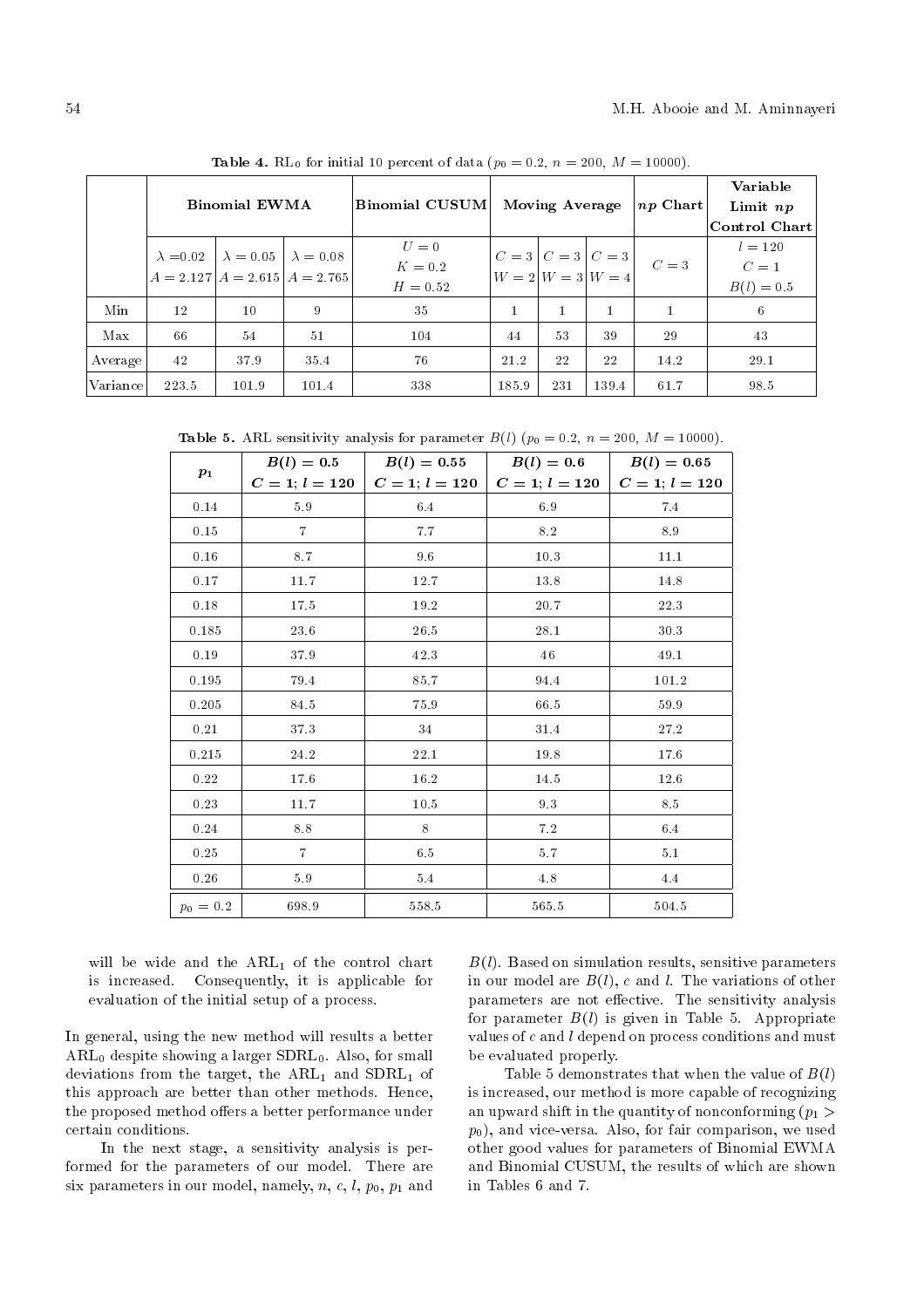|             |                  |                                                               | <b>Binomial EWMA</b> |                 |                 |            |            | <b>Binomial CUSUM</b>             |                |
|-------------|------------------|---------------------------------------------------------------|----------------------|-----------------|-----------------|------------|------------|-----------------------------------|----------------|
|             | $\lambda = 0.02$ | $\lambda = 0.05$                                              | $\lambda = 0.08$     | $\lambda = 0.1$ | $\lambda = 0.2$ | $U=0$      | $U = 0.05$ | $U=0$                             | $U = 0.05$     |
| $p_1$       |                  | $A = 2.1275$ $A = 2.6520$ $A = 2.7650$ $A = 2.8155$ $A = 2.9$ |                      |                 |                 | $K=0.1$    |            | $K = 0.1$ $K = 0.101$ $K = 0.101$ |                |
|             |                  |                                                               |                      |                 |                 |            |            | $H = 0.39$ $H = 0.39$ $H = 0.3$   | $H = 0.3$      |
|             | ARL              | ARL                                                           | ARL                  | ARL             | ARL             | $\rm{ARL}$ | ARL        | ARL                               | ARL            |
| 0.105       | 70.7             | 93.3                                                          | 101.9                | 111             | 119.7           | 73.3       | 68.6       | 66.8                              | 62.3           |
| 0.110       | 30.1             | 32                                                            | 32.7                 | 33.7            | 38.7            | 38.8       | 36.1       | 33.5                              | 29.4           |
| 0.115       | 18.9             | 18.1                                                          | 17.2                 | 17.3            | 18.6            | 26.9       | 23.9       | 22                                | 18.9           |
| 0.120       | 13.7             | 12.4                                                          | 11.5                 | 11.3            | 11.3            | 20         | 18.1       | 16.4                              | 14.1           |
| 0.130       | 8.9              | 7.8                                                           | 6.9                  | 6.5             | 5.9             | 13.9       | 12.2       | 11.1                              | 9.4            |
| 0.140       | 6.6              | 5.7                                                           | $5^{\circ}$          | 4.7             | 4               | 10.5       | 9.2        | 8.3                               | $\overline{7}$ |
| 0.150       | 5.3              | 4.5                                                           | 3.9                  | 3.7             | 3.1             | 8.3        | 7.5        | 7.4                               | 5.8            |
| 0.160       | 4.5              | 3.8                                                           | 3.3                  | 3.1             | 2.5             | 7.2        | 6.3        | 5.7                               | 4.9            |
| $ p_0=0.1 $ | 390.1            | 585.3                                                         | 537.7                | 531             | 443             | 416        | 395.5      | 415                               | 402            |

**Table 6.** Other simulation results for binomial EWMA and binomial CUSUM ( $p_0 = 0.1$ ,  $n = 200$ ,  $M = 10000$ ).

Table 7. Other simulation results for binomial EWMA and binomial CUSUM ( $p_0 = 0.2$ ,  $n = 200$ ,  $M = 10000$ ).

|             |                                                             |                                     | <b>Binomial EWMA</b> |                                    |       | <b>Binomial CUSUM</b> |            |                                   |            |  |  |  |
|-------------|-------------------------------------------------------------|-------------------------------------|----------------------|------------------------------------|-------|-----------------------|------------|-----------------------------------|------------|--|--|--|
|             | $\lambda = 0.02$                                            | $\lambda = 0.05$   $\lambda = 0.08$ |                      | $\lambda = 0.1 \mid \lambda = 0.2$ |       | $U=0$                 | $U = 0.05$ | $U=0$                             | $U = 0.05$ |  |  |  |
| $p_1$       | $A = 2.1275$ $A = 2.6150$ $A = 2.7650$ $A = 2.84$ $A = 2.9$ |                                     |                      |                                    |       | $K=0.2$               |            | $K = 0.2$ $K = 0.201$ $K = 0.201$ |            |  |  |  |
|             |                                                             |                                     |                      |                                    |       |                       |            | $H = 0.52$ $H = 0.52$ $H = 0.45$  | $H = 0.45$ |  |  |  |
|             | ARL                                                         | ARL                                 | ARL                  | ARL                                | ARL   | ARL                   | ARL        | ARL                               | ARL        |  |  |  |
| 0.205       | 100.8                                                       | 133.4                               | 154.8                | 170.4                              | 175.4 | 96.7                  | 90.9       | 95.8                              | 91.5       |  |  |  |
| 0.210       | 42.8                                                        | 48.2                                | 53.5                 | 58.9                               | 67.4  | 51.2                  | 49.2       | 49                                | 45.4       |  |  |  |
| 0.215       | 26.2                                                        | 26.4                                | 27                   | 28.5                               | 31.6  | 36.1                  | 33.1       | 32.6                              | 29.9       |  |  |  |
| 0.220       | 18.8                                                        | 17.7                                | 17.1                 | 17.6                               | 18.1  | 27.4                  | 25         | 24.4                              | 22.2       |  |  |  |
| 0.230       | 12                                                          | 10.6                                | 99                   | 9.5                                | 8.9   | 18.2                  | 16.8       | 16.4                              | 14.6       |  |  |  |
| 0.240       | 8.9                                                         | 7.6                                 | 6.9                  | 6.6                                | 5.8   | 13.8                  | 12.5       | 12.3                              | 11         |  |  |  |
| 0.250       | 7.1                                                         | 6                                   | 5.3                  | 5.1                                | 4.4   | 11.1                  | 10.2       | 9.9                               | 8.8        |  |  |  |
| 0.260       | 5.9                                                         | 4.9                                 | 4.4                  | 4.2                                | 3.4   | 9.2                   | 8.5        | 8.3                               | 7.5        |  |  |  |
| $p_0 = 0.2$ | 359                                                         | 496.8                               | 490.6                | 508                                | 391   | 400.8                 | 385.6      | 430.4                             | 427.3      |  |  |  |

Also, for low values of  $p_1$  that are related to high tech processes, Table 8 demonstrates that our method is superior to others.

As clear from Tables 6 to 8, the results of  $ARL<sub>1</sub>$ related to the proposed control chart are better than the best results of Binomial EWMA and Binomial CUSUM.

# NUMERICAL EXAMPLE

In this section, we describe our methodology step by step as follows.

- 1. Input *l*;  $B(l)$ ; *c*; *n*;  $p_0$  and  $p_1$ ,
- 2. For  $k = 0 : m$ ,
- 3. Calculate  $LCL_{k+l}$  and  $UCL_{k+l}$ ,
- 4. End,
- 5. Set  $Ln(z_l) = B(l)(LCL_l + UCL_l),$
- 6. For  $k = 1 : m$ ,
- 7. Determine  $X_k$  and  $Ln(z_{k+l}),$
- 8. If  $LCL_{k+l} \leq Ln(z_{k+l}) \leq UCL_{k+l}$ ,
- 9. The process is in-control,
- 10. Else,
- 11. The process is out-of-control and makes an alarm,
- 12. Check the process and perform corrective action,
- 13. Go to step 3,
- 14. End,
- 15. End.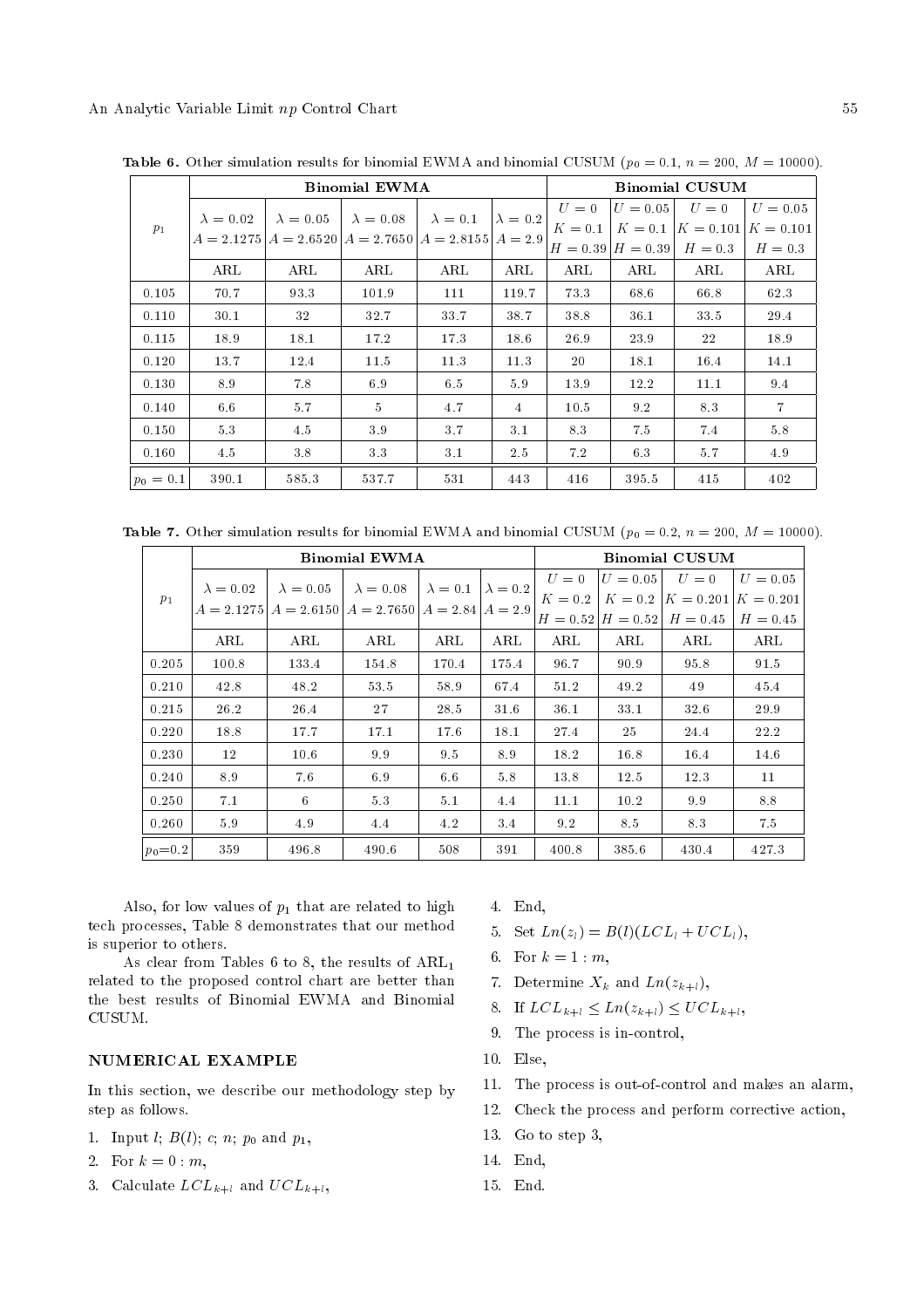|              |                  | <b>Binomial EWMA</b>                  |                   |              | Variable<br>Limit $np$ | <b>Binomial CUSUM</b> |             |              |              |              |              |  |  |
|--------------|------------------|---------------------------------------|-------------------|--------------|------------------------|-----------------------|-------------|--------------|--------------|--------------|--------------|--|--|
|              |                  |                                       |                   |              | Control Chart          |                       |             |              |              |              |              |  |  |
|              | $\lambda = 0.02$ | $\lambda = 0.005$                     | $\lambda = 0.001$ | $c=0.7$      | $c=0.7$                | $U=0$                 | $U = 0.02$  | $U=0$        | $U = 0.02$   | $U=0$        | $U = 0.015$  |  |  |
| $p_1$        |                  | $A = 2.1275$ $A = 1.4800$ $A = 0.800$ |                   | $l = 350$    | $l = 400$              | $K = 0.01$            | $K = 0.01$  | $K = 0.0105$ | $K = 0.0105$ | $K = 0.0108$ | $K = 0.0108$ |  |  |
|              |                  |                                       |                   | $B(l) = 0.5$ | $B(l) = 0.65$          | $H = 0.085$           | $H = 0.085$ | $H = 0.048$  | $H = 0.048$  | $H = 0.038$  | $H = 0.038$  |  |  |
|              | ARL              | ARL                                   | ARL               | ARL          | ARL                    | ARL                   | ARL         | ARL          | ARL          | ARL          | ARL          |  |  |
| 0.0105       | 160.6            | 158.3                                 | 167.9             | 127.4        | 92.6                   | 140.8                 | 124.3       | 134.8        | 113.1        | 142.3        | 126.4        |  |  |
| 0.0110       | 75.1             | 78                                    | 85.7              | 63.4         | 47                     | 79.5                  | 67.1        | 68.5         | 52.2         | 68.8         | 56.5         |  |  |
| 0.0115       | 44.8             | 51                                    | 56.6              | 43.4         | 30                     | 56.1                  | 45.3        | 43.7         | 30.2         | 42           | 32.2         |  |  |
| 0.0120       | 31.9             | 37.4                                  | 42.4              | 31           | 26.3                   | 42.8                  | 34.4        | 30.8         | 20.9         | 30           | 20.9         |  |  |
| 0.0125       | 24.5             | 29.6                                  | 34                | 25.8         | 19.8                   | 34.7                  | 27.6        | 24.3         | 15.7         | 21.8         | 15.5         |  |  |
| 0.0130       | 19.9             | 24.5                                  | 28.3              | 21.1         | 15.3                   | 28.9                  | 23.1        | 20           | 12.8         | 17.5         | 12.1         |  |  |
| 0.0135       | 16.8             | 20.7                                  | 24.4              | 16.5         | 14.7                   | 25.1                  | 19.8        | 16.8         | 11           | 14.9         | 10           |  |  |
| 0.0140       | 14.5             | 18.2                                  | 21.3              | 15           | 11.8                   | 22                    | 17.3        | 14.6         | 9.2          | 12.6         | 8.4          |  |  |
| $ p_0=0.01 $ | 406              | 399                                   | 397.6             | 411          | 407.8                  | 415.4                 | 394         | 418.3        | 394          | 410.4        | 391.4        |  |  |

**Table 8.** Simulation results for binomial EWMA, binomial CUSUM and variable limit np control chart ( $p_0 = 0.01$ ,  $n = 500, M = 10000$ .

**Table 9.** Obtained values for  $LCL_{k+l}$ ,  $UCL_{k+l}$ ,  $X_k$  and  $Ln(z_{k+l})$  for mentioned case study when process is in-control.

|                  | $l = 120$ ; $B(l) = 0.5$ ; $c = 1$ ; $n = 200$ ; $p_0 = 0.1$ ; $p_1 = 0.12$ |              |                |         |         |         |                                                                     |             |         |         |  |  |  |
|------------------|-----------------------------------------------------------------------------|--------------|----------------|---------|---------|---------|---------------------------------------------------------------------|-------------|---------|---------|--|--|--|
| $\boldsymbol{k}$ | $\overline{0}$                                                              | $\mathbf{1}$ | $\overline{2}$ |         | 3 4 5 6 |         |                                                                     | $7^{\circ}$ | 8       | - 9     |  |  |  |
| $LCL_{k+l}$      | $-15.0$                                                                     |              |                |         |         |         | $-15.1$   $-15.3$   $-15.4$   $-15.5$   $-15.7$   $-15.8$   $-15.9$ |             | $-16.0$ | $-16.2$ |  |  |  |
| $UCL_{k+l}$      | $-6.0$                                                                      | $-6.1$       | $-6.1$         | $-6.2$  | $-6.3$  | $-6.4$  | -6.5                                                                | -6.6        | $-6.6$  | $-6.7$  |  |  |  |
| $X_k$            | $\sim$                                                                      | 20           | 16             | 15      | 22      | 15      | 23                                                                  | 18          | -20     | 15      |  |  |  |
| $Ln(z_{k+l})$    | $-10.5$                                                                     | $-10.6$      | $-11.1$        | $-11.8$ | $-11.7$ | $-12.3$ | $-12.1$                                                             | $-12.4$     | $-12.5$ | $-13.1$ |  |  |  |

In the above algorithm,  $m$  is the number of subgroups that will be observed from the process. As mentioned before, the best values for  $l$  and  $c$  are 120 and 1, respectively. For example, assume that  $l = 120$ ,  $c = 1, n = 200, p_0 = 0.1$  and  $p_1 = 0.12$ . Also, assume that the number of subgroups, m, is 10. Obtained values for  $LCL_{k+l}$ ,  $UCL_{k+l}$ ,  $X_k$  and  $Ln(z_{k+l})$  are shown in Table 9.

The drawing of control limits for the above information is shown in Figure 3. As observed from Table 9 and Figure 3, at first the control limits are divergent and then they have a negative gradient.

### **CONCLUSIONS**

In this research, we applied an initial belief to detect the out-of-control state in the np attribute control charts, and since this approach analyzes data sequentially, it has demonstrated a very good performance. It has been found that, in general, the variable limit control  $np$  charts are able to improve the effectiveness of detecting shifts in  $p_0$  to a substantial degree, especially for the small shifts in  $p_0$ , without increasing the false alarm rate. Although the cost of running variable limit control np charts is relatively high, the



**Figure 3.** Control limits for  $Ln(z_{k+l})$  based on information shown in Table 9.

use of these charts can be justified by the significant improvement in their performance. In general, the proposed method yields a signicant improvement in  $ARL<sub>0</sub>$  and, for small deviations of the process, it improves  $ARL<sub>1</sub>$ .

For future research, we propose considering other functions to define the beliefs and economic design of parameters using this approach.